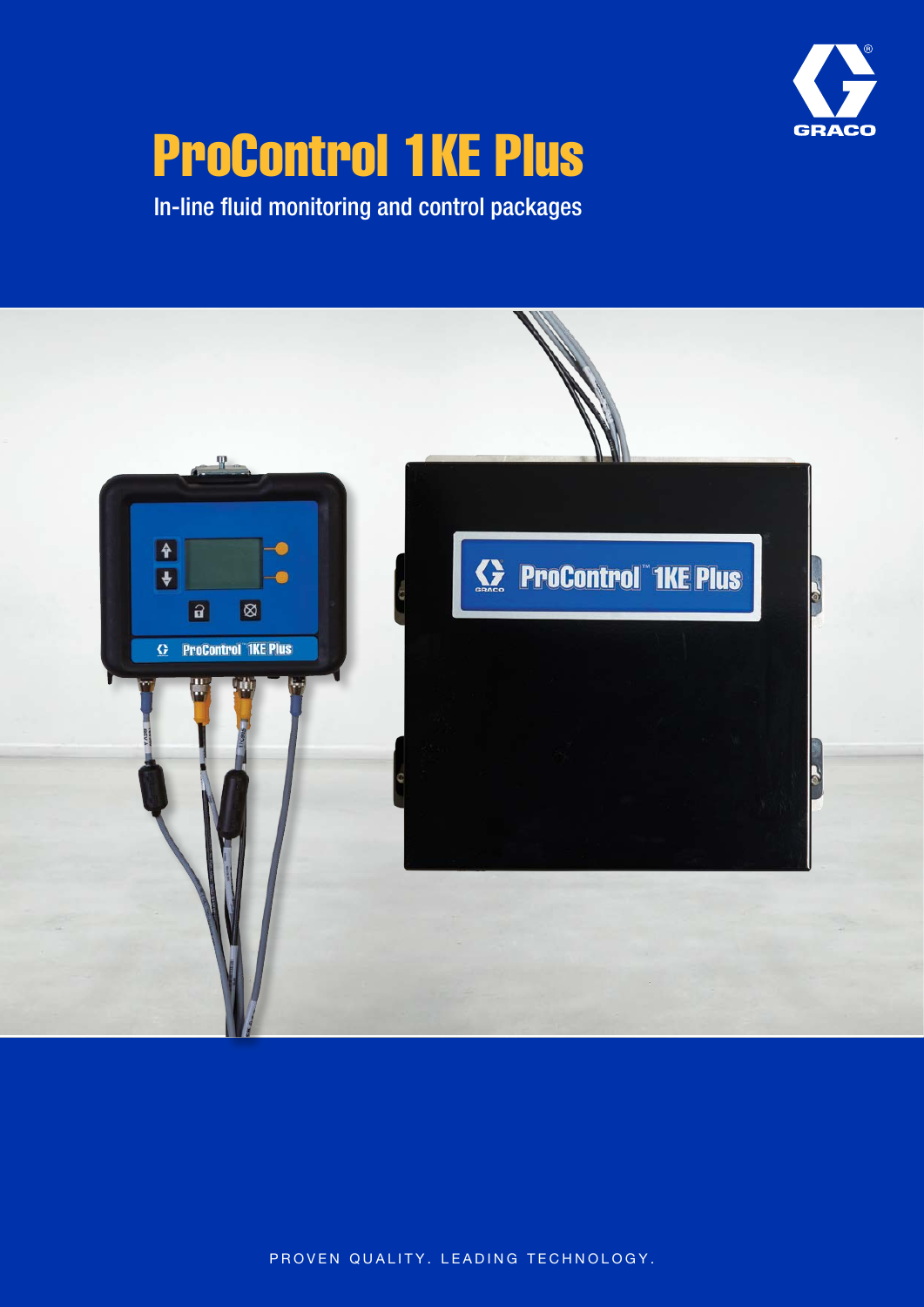# The affordable way to control fluids, reduce waste & improve quality

The ProControl 1KE Plus is an easy-to-use fluid monitoring and control package that accurately measures and regulates single component fluid and gun atomising air, improving your finishing process.



Choose the ProControl 1KE Plus to manage your fluids and atomising air. Built to save you time and money, ProControl 1KE Plus packages are backed by Graco's proven reliability standards.

Easy-to-read display

Navigate easily using icons and number based screen

PIN protected versatility Lock system settings or limit adjustable ranges



Maintenance alert

 $\mathbf{a}$ 

G

 $\infty$ 

**ProControl 1KE Plus** 

Alerts you when equipment needs a service

### Comprehensive information

Tracks and monitors fluid pressure, flow rates, atomising air, material usage Includes job logs and event logs with date and time stamps

Optimise operation, material savings and reporting with unique modes for filling, flushing and dispensing

### Key applications

- Manual spray finishing
- Automatic spray finishing
- Solvent metering
- Single fluid dispensing

### Key industries

- Auto feeder
- Truck and bus
- Automotive
- Farm and construction
- Aerospace
- Wood

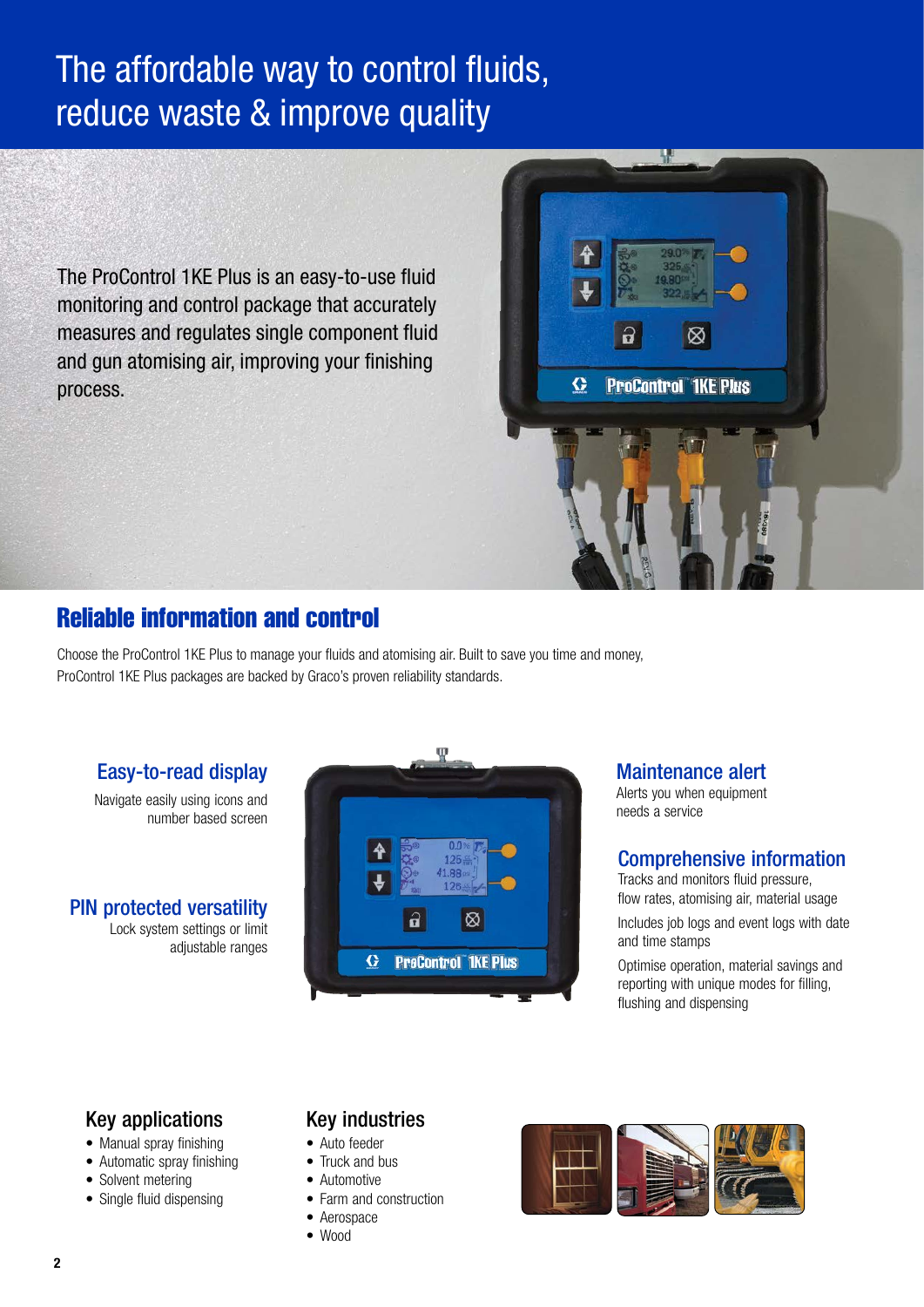# ProControl 1KE Plus Manage fluids for better spray performance

Actively manage the fluid pressure or flow rate and air pressure to lock in precise spray parameters. The ProControl 1KE Plus not only monitors fluids; it's closed loop controls manage fluids and improve spray performance for manual and automatic applications.

#### Liquid material

Prevent overspray and material waste by managing the pressure or flow rate

#### Atomising air

Maintain a high quality finish by managing fan or atomizing air

#### Pressure & flow rate

Manage the spray pressure or flow rate with true close-loop control for manual or automatic applications

Preset upper and lower limits, allowing the operator to adjust the output within those limits or lock the setting entirely

### **Precise control Easy adjustment Accurate reporting**

#### Material use

Easily collect material use data to:

- Track material usage for individual jobs, times and operators
- Improve operational efficiency and quality
- Report solvent and paint usage for environmental compliance



#### Precision current to the pressure controller (I/P)

To modulate the fluid regulator or to control the atomising air pressure

### Fluid regulator

To suit your spray requirements with a standard regulator or chosen alternative

#### Pressure transducer

For accurate feedback on the outbound fluid pressure

#### Fluid flow meter

To suit material requirements with standard G3000 or an alternative selection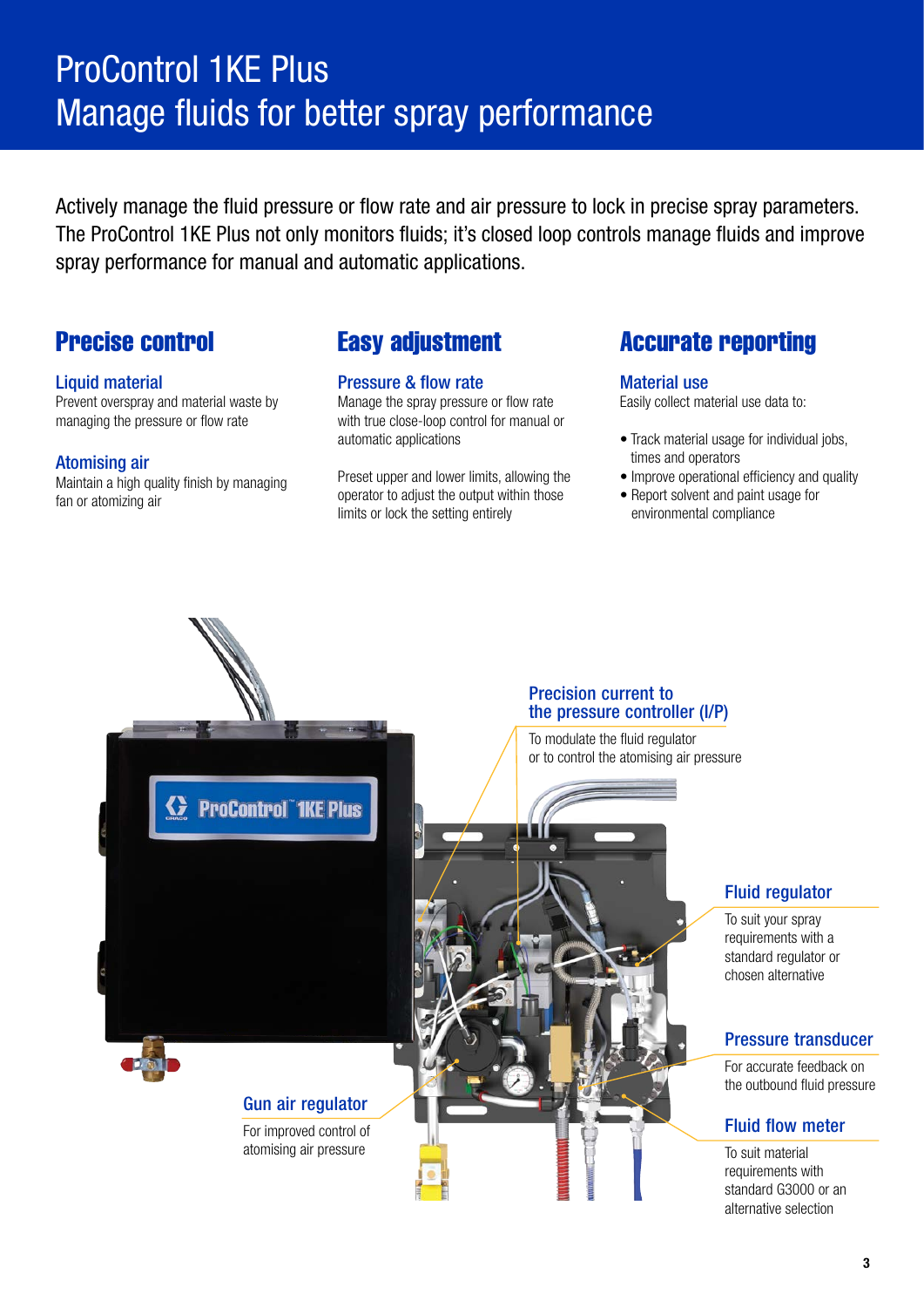# System installation and integration

# Integration and remote communication with the programmable logic controller (PLC)



- $\vee$  Flexible installation options for the operator interface or fluid panel. Can be directly mounted in spray booth hazardous locations or outside the hazardous area
- $\triangleright$  Communications with the ProControl 1KE Plus display are achieved through fibre optical cable and converters connected to the PLC
- ✔ Multiple ProControl 1KE Plus systems can be linked to the PLC
- ✔ Many PLC communication protocols are available. Refer to Accessories for details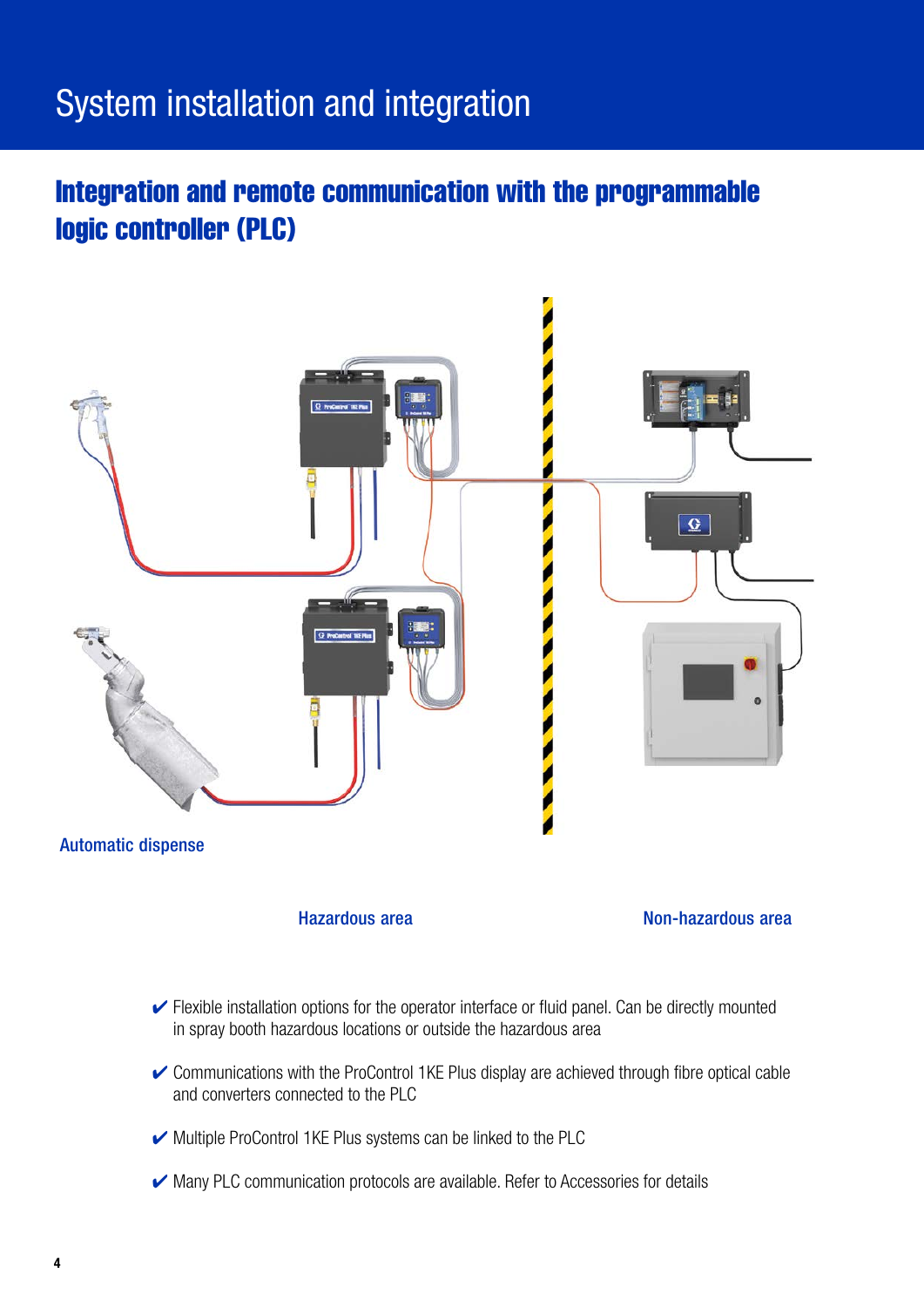# Ordering information

| STEP                                                                                                            | STEP<br>$\mathbf 2$ | STEP<br>3                                   |                               |                                                                                                                     |                            | STEP<br>Δ                                                      |
|-----------------------------------------------------------------------------------------------------------------|---------------------|---------------------------------------------|-------------------------------|---------------------------------------------------------------------------------------------------------------------|----------------------------|----------------------------------------------------------------|
| <b>Application requirement</b>                                                                                  | G3000<br>meter      | <b>Standard</b><br>$1:1$ fluid<br>requlator | <b>Pressure</b><br>transducer | <b>Quantity of the I/P</b><br>current to pressure<br>transducers for<br>managing fluid and<br>atomising air control | Air regulator<br>and gauge | <b>ProControl</b><br><b>1KE Plus</b><br>package<br>part number |
| <b>Advanced Display Control Module</b><br>(ADCM) with software and bracket only                                 | <b>NA</b>           | <b>NA</b>                                   | <b>NA</b>                     | <b>NA</b>                                                                                                           | <b>NA</b>                  | 25B283                                                         |
| Flow monitor<br>(ADCM w/G3000 and short cable, no fluid panel)                                                  | ✓                   | <b>NA</b>                                   | <b>NA</b>                     | <b>NA</b>                                                                                                           | <b>NA</b>                  | 25B284                                                         |
|                                                                                                                 | $\checkmark$        | $\checkmark$                                | <b>NA</b>                     | 1                                                                                                                   | <b>NA</b>                  | 25B285                                                         |
| Flow monitor with open loop fluid pressure control<br>(includes fluid panel & I/P to operate the fluid pressure | $\checkmark$        | $\overline{\phantom{0}}$                    | <b>NA</b>                     | $\mathbf{1}$                                                                                                        | <b>NA</b>                  | 25B286                                                         |
| regulator)                                                                                                      |                     | $\checkmark$                                | <b>NA</b>                     | $\mathbf{1}$                                                                                                        | <b>NA</b>                  | 25B287                                                         |
|                                                                                                                 |                     |                                             | <b>NA</b>                     | 1                                                                                                                   | <b>NA</b>                  | 25B288                                                         |
| Gun atomising air control                                                                                       | <b>NA</b>           | <b>NA</b>                                   | <b>NA</b>                     | 1                                                                                                                   | $\checkmark$               | 25B289                                                         |
|                                                                                                                 | <b>NA</b>           | $\checkmark$                                | ✓                             | $\mathbf{1}$                                                                                                        | <b>NA</b>                  | 25B290                                                         |
| Closed loop fluid pressure control                                                                              | <b>NA</b>           |                                             | ✓                             | 1                                                                                                                   | <b>NA</b>                  | 25B291                                                         |
|                                                                                                                 | $\checkmark$        | $\checkmark$                                | ✓                             | $\mathbf{1}$                                                                                                        | <b>NA</b>                  | 25B292                                                         |
|                                                                                                                 | $\checkmark$        | —                                           | $\checkmark$                  | $\mathbf{1}$                                                                                                        | <b>NA</b>                  | 25B293                                                         |
| Closed loop fluid pressure or fluid flow control                                                                |                     | $\checkmark$                                | $\checkmark$                  | $\mathbf{1}$                                                                                                        | <b>NA</b>                  | 25B294                                                         |
|                                                                                                                 |                     |                                             | ✓                             | $\mathbf{1}$                                                                                                        | <b>NA</b>                  | 25B295                                                         |
|                                                                                                                 | $\checkmark$        | $\checkmark$                                | $\checkmark$                  | $\overline{2}$                                                                                                      | $\checkmark$               | 25B296                                                         |
| Closed loop fluid pressure and flow                                                                             | $\checkmark$        | —                                           | $\checkmark$                  | $\overline{2}$                                                                                                      | ✓                          | 25B297                                                         |
| + gun atomising air control                                                                                     |                     | $\checkmark$                                | ✓                             | $\overline{2}$                                                                                                      | ✓                          | 25B298                                                         |
|                                                                                                                 |                     |                                             | ✓                             | $\overline{2}$                                                                                                      | ✓                          | 25B299                                                         |



STEP 2

# Determine the level of control needed

## **Determine the flow meter** (if applicable for the level of control chosen)

Gun atomising air control and closed loop fluid pressure control units do not use a flow meter

 $\checkmark$  The G3000 meter is the standard recommended meter.

— Refer to replacement parts and the accessories section for alternate Graco offerings.

NOTE: Not all meters are allowed in hazardous locations - see meter brochure 336165 and instruction manuals for details.



**Determine the fluid pressure regulator** (if applicable for the level of control chosen)

Gun atomising air control units do not use a fluid pressure regulator

 $\checkmark$  The 24C375 1:1 low flow regulator is standard (see manual 3A0427)

— Refer to replacement parts and the accessories section for alternate Graco offerings.



## Select a base model package part number from table above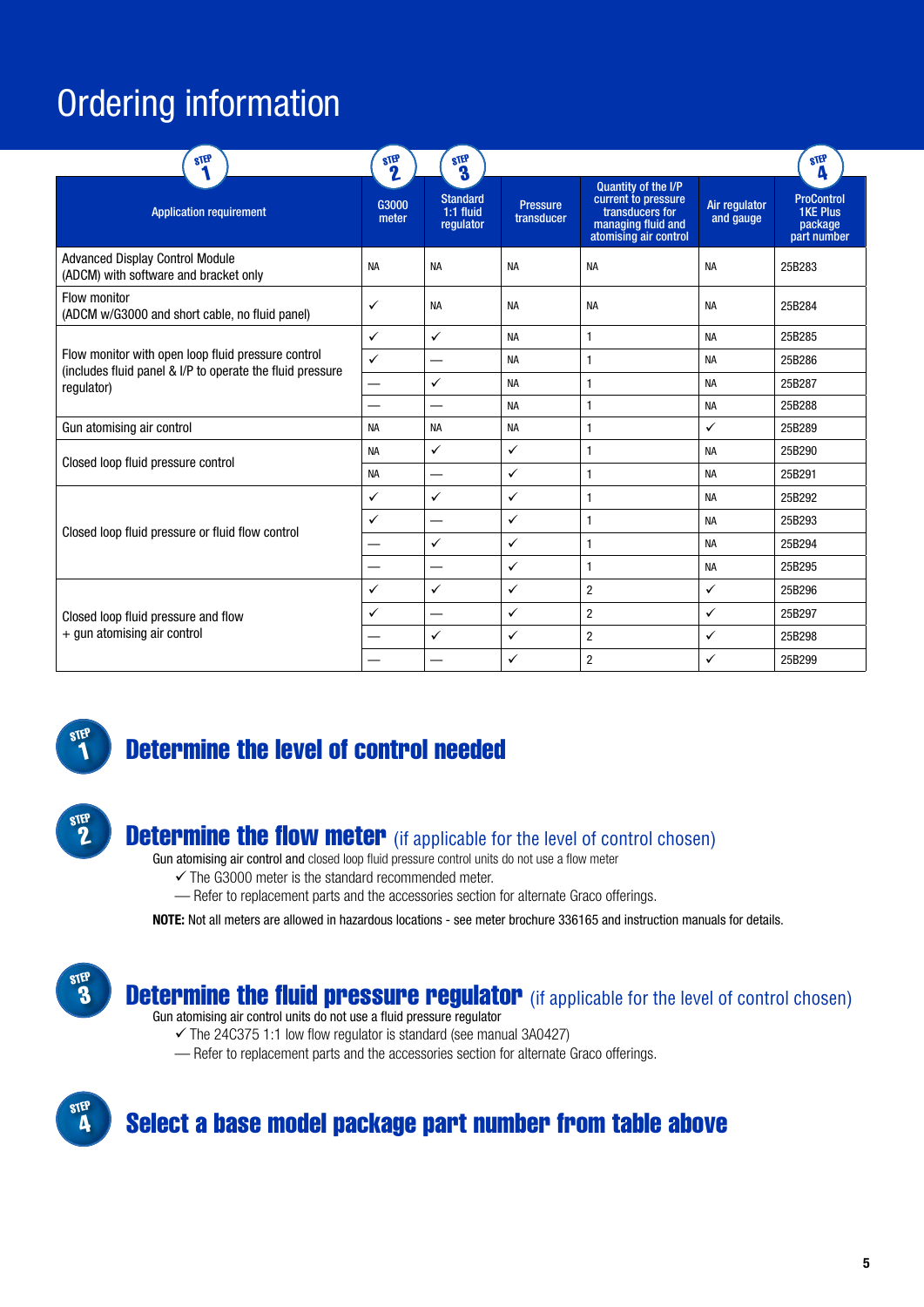# Ordering information



## Determine the power supply and order separately

#### NON-HAZARDOUS LOCATIONS

For non-hazardous locations, order the power supply 16V680 AC/DC converter and select a power cord below.

#### Cord options

245202 3 m (120 in) North American 120 VAC power cord 116281 1.8 m (72 in) extension (male x female) IEC-320 cord 242001 Short, 0.2 m (8 in), IEC-320 European style power cord 242005 Short, 0.2 m (8 in), IEC-320 x ANZ style power cord

#### HAZARDOUS LOCATIONS

To determine the correct power module for your application, answer these questions:

| Yes | No |                                                                                                                                                                                                                                                                                                                               |
|-----|----|-------------------------------------------------------------------------------------------------------------------------------------------------------------------------------------------------------------------------------------------------------------------------------------------------------------------------------|
|     |    | Will you be using 1KE Plus models 25B296-24B299 for fluid and atomising air control?<br>Would you potentially want to upgrade a 1KE Plus model in the future for use with fluid and atomising<br>air control?                                                                                                                 |
|     |    | Do you need to power more than one 1KE Plus unit or want the ability to power up to three units<br>from one power module in the future?                                                                                                                                                                                       |
|     |    | Will the application ever require a greater than 3.4 bar (50 psi) of fluid pressure at the outlet of the<br>1KE Plus for units with the standard 1:1 24C375 fluid regulator $OR$ , for units using an alternate air<br>operated fluid requlator, will the application ever require greater than 3.4 bar (50 psi) of air pilot |
|     |    | pressure to the fluid regulator?                                                                                                                                                                                                                                                                                              |

If you answered YES to ANY of these questions, order the 26C724 I.S. G-barrier power module If you answered NO to ALL of these questions, you may consider ordering the 16M167 Single I.S. barrier power module\*

*\* Note: The 16M167 Single I.S. barrier power module has power limitations. It cannot be used on 1KE Plus units that require a greater than 50 psi of fluid pressure (50 psi of pilot air pressure for alternate air-operated fluid regulator use) or on units that control fluid and atomising air.*

# Flow meters

Highly accurate gear and mass flow meters are ideal for finishing applications using most solventborne and waterborne paints and resins.

#### G250, G3000 and S3000

- Positive displacement, spur gear flow meter
- Designed for low to medium viscosity materials
- Stainless steel compatible

#### HG6000/HG6000 HR

- Positive displacement, helical gear flow meter
- Designed for higher flow rates and higher viscosity materials
- Stainless steel, water-base materials compatible

#### Coriolis mass flow

- Non-intrusive mass flow meter
- Designed for all abrasive and filled materials
- Stainless steel, waterborne and acid compatible



G3000





The 16V680 has an IEC-320-C13 female input power connection and 1.7 m (68 in) output cord to connect to Port 3 of the ProControl 1KE Plus ADCM user interface.



26C724 I.S. G-barrier powe module (shown with cover removed)



S3000



HG6000 Coriolis mass flow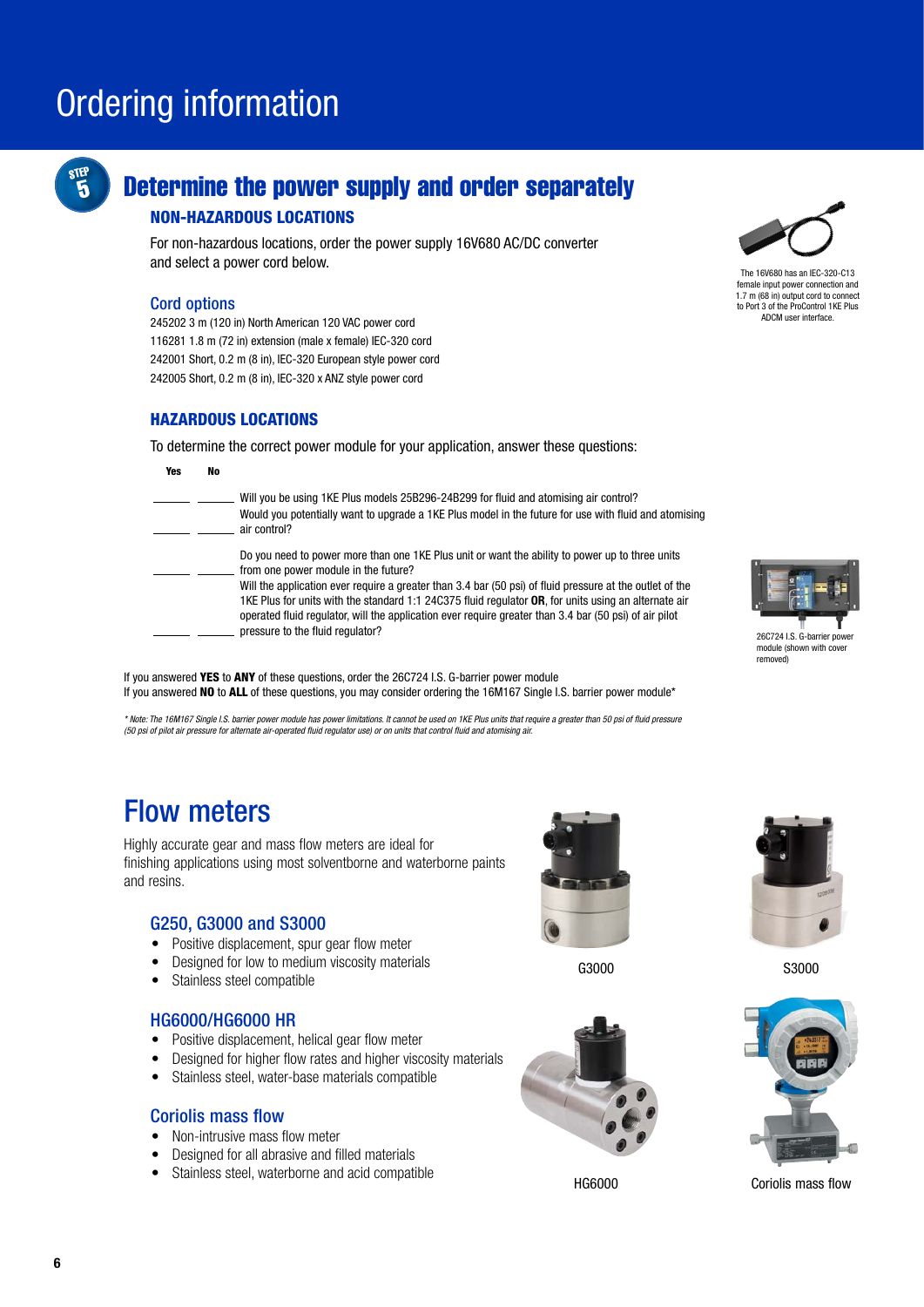# Ordering information

### Replacement parts - accessories

#### Power (See page 6 for important information on proper power selection)

- 16V680 Non-intrinsically safe (non-I.S.) power supply, 100-240 VAC input, 50/60 Hz, 15 VDC output
- 16M167 Intrinsically safe (I.S.) power supply module, 100–240 VAC input. Includes 15 m (50 ft) I.S. power cable
- 26C724 G-barrier intrinsically safe (I.S.) power module, provides up to three I.S. power output circuits. 100-240 VAC, 50/60 Hz, input. Includes one I.S. 15 m (50 ft) I.S. power cable

#### **Cables**

#### Non-intrinsically safe cables

- 18A987 Meter cable extension, 15 m (50 ft), for meter cable, port #4
- 16V069 Non-I.S. power cable, 15 m (50 ft)
- 16V070 Non-I.S. power cable, 30 m (100 ft)
- 16V380 Non-I.S. sensor cable, 15 m (50 ft), ports #7 and #10
- 16P791 Non-I.S. control cable, 15 m (50 ft), ports #8 and #9
- 18A986 Indicator light cable, 15 m (50 ft), fluid panel to light

#### Intrinsically safe cables

- 19Y499 I.S. power cable, 15 m (50 ft), for power supply
- 19Y502 I.S. power cable, 30 m (100 ft), for power supply
- 18B244 I.S. meter cable extension, 15 m (50 ft), meter cable, port #4
- 16V381 I.S. sensor cable, 15 m (50 ft), ports #7 and #10
- 16V071 I.S. control cable, 15 m (50 ft), ports #8 and #9

#### Fibre optic communication cable

| 17T898 |  | 3 m (10 ft) fibre optic cable |  |  |
|--------|--|-------------------------------|--|--|
|--------|--|-------------------------------|--|--|

- 16M172 15 m (50 ft) fibre optic cable
- 16M173 30 m (100 ft) fibre optic cable

#### Hardware upgrades

- 25B322 Basic upgrade kit for converting a previous generation ProControl 1KE to the new 1KE Plus platform. The kit includes a software token and fluid plate with basic hardware. The user must provide an ADCM display, fluid meter, I/P transducer, fluid regulator, pressure transducer, and power supply from original ProControl 1KE or purchase these separately. Gun air control is not included; order 25B323 separately for air control hardware if necessary. See manual 3A6948 for details
- 25B323 Air control upgrade kit adds air control to a ProControl 1KE Plus fluid plate
- 25B325 The pressure switch conversion kit converts a ProControl 1KE Plus fluid plate gun air flow switch to a pressure switch for detection of the gun trigger status

#### Indicators

25P594 I.S. indicator light tower, 2 colour light with bracket and cables

#### Supply air

| 570122 | Dual unit air filter and regulator assembly with a 5 um filter, |
|--------|-----------------------------------------------------------------|
|        | manual drain and a mounting bracket                             |

#### **Interfaces**

- 24R086 Fibre optic to serial converter module with a 24V, 2 amp power supply and enclosure, communicates from the ProControl 1KE Plus to a PLC. See manual 332356 for details.
- 24N978 Fibre optic to serial converter, communicates from the ProControl 1KE Plus to a PLC. See manual 332356 for details

#### Meters & transducers

| 289813 | G3000 meter                                                         |
|--------|---------------------------------------------------------------------|
|        | Positive displacement, gear flow meter, 75 to 3800 cc/min           |
|        | (0.02 to 1.0 qpm), for low to medium viscosity materials            |
| 280560 | HG6000 meter                                                        |
|        | Positive displacement, helical gear flow meter, 50 to 22,712 cc/min |
|        | (0.013 to 6.0 gpm), for high flow, high viscosity materials         |
| 258718 | S3000 Solvent meter                                                 |
|        | Positive displacement, gear flow meter, 38 to 1900 cc/min           |
|        | (0.01 to 0.5 gpm), for light viscosity materials                    |
| 25P592 | Pressure transducer kit, 7 bar (100 psi, 0.7 MPa)                   |
|        | Used to measure fluid pressure                                      |
| 25P593 | High pressure sensor kit, 310 bar (4500 psi, 31.0 MPa)              |
|        | Used to convert to higher pressure operation.                       |
|        | See manual 3A6948 component pressure ratings                        |
| 25B359 | Medium pressure sensor kit, 138 bar (2000 psi, 13.8 MPa)            |
|        | Used to convert to higher pressure operation.                       |

#### Coriolis meter kit

Non-intrusive mass flow meter, for abrasive and filled materials and a range of flow rates

See manual 3A6948 component pressure ratings

24N525 1/4 in Coriolis flow meter kit

#### Fluid regulators

- 24C375 1:1 Low flow regulator (0.3-6.3 bar, 5-90 psi, 35-620 KPa)
- 24E471 1:2 Low flow regulator (0.3-3.5 bar, 5-50 psi, 35-350 KPa)
- 24E472 1:3 Low flow regulator (0.3-2.1 bar, 5-30 psi, 35-201 KPa)
- 234272 Low pressure fluid regulator (0.4-10.0 bar, 6-145 psi, 40-1000 KPa), 7 gpm
- 234266 High pressure fluid regulator (5.0-60.0 bar, 70-900 psi, 0.5-6 MPa), 11.3 gpm